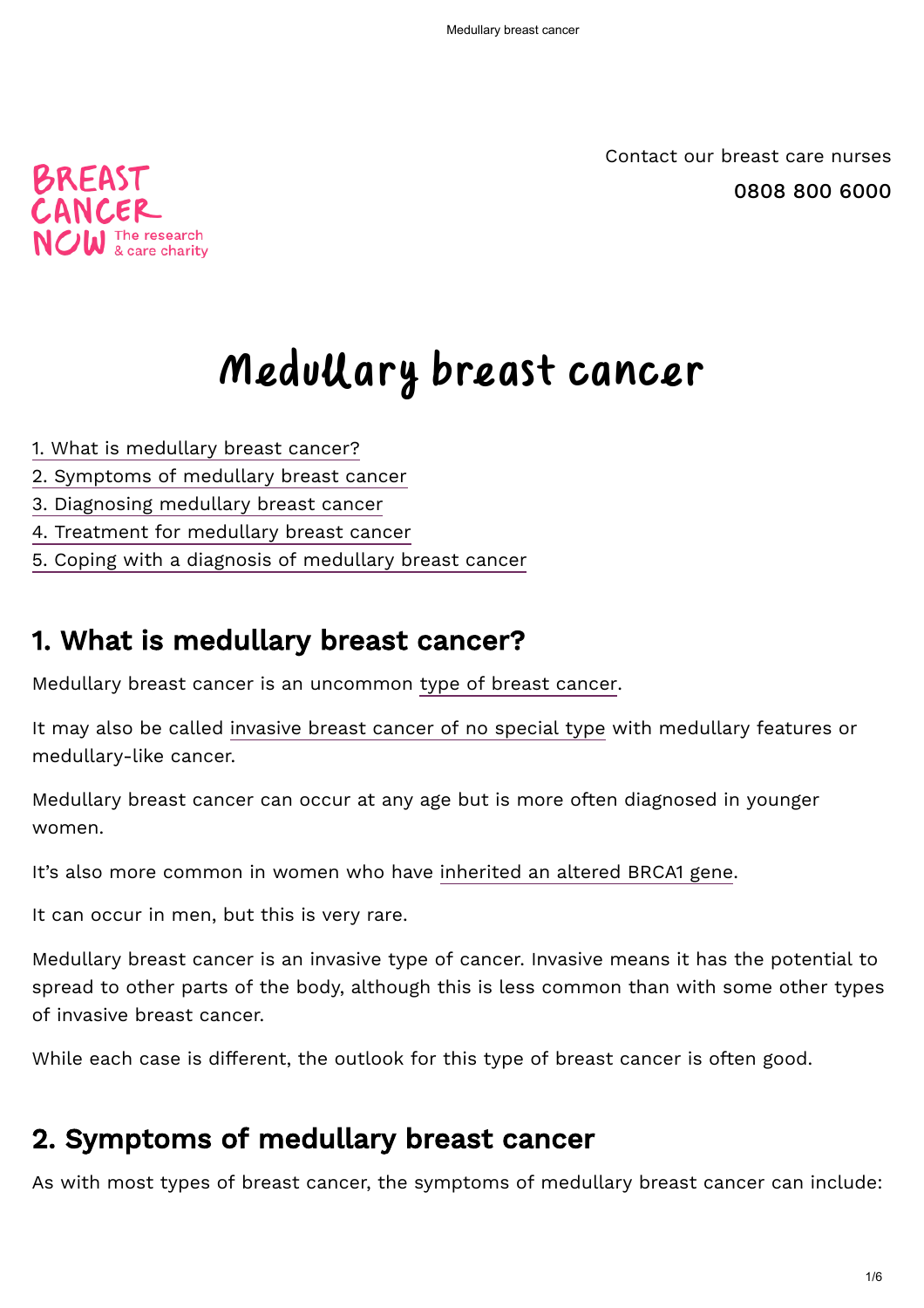- A lump or thickening
- A change in the size of the breast
- Changes to the nipple
- Puckering or dimpling of the skin
- Pain in the breast (this is usually not a sign of breast cancer unless accompanied by other symptoms)

Find out more about the [signs and symptoms of breast cancer](https://breastcancernow.org/information-support/have-i-got-breast-cancer/signs-symptoms-breast-cancer) and how to check your breasts.

# 3. Diagnosing medullary breast cancer

Medullary breast cancer is diagnosed using a [range of tests](https://breastcancernow.org/information-support/facing-breast-cancer/what-expect-breast-clinic-appointment). These may include:

- A [mammogram](https://breastcancernow.org/information-support/facing-breast-cancer/mammogram-other-tests) (breast x-ray)
- An ultrasound (using sound waves to produce an image)
- A [core biopsy](https://breastcancernow.org/information-support/have-i-got-breast-cancer/core-biopsy-fine-needle-aspiration-fna) of the breast and sometimes lymph nodes (using a hollow needle to take a small sample of breast tissue to be looked at under a microscope – several tissue samples may be taken at the same time)

# 4. Treatment for medullary breast cancer

As with all types of breast cancer, the treatments you're offered will depend on the features [of the medullary breast cancer \(such as size,](https://breastcancernow.org/information-support/facing-breast-cancer/diagnosed-breast-cancer/her2) [grade](https://breastcancernow.org/information-support/facing-breast-cancer/diagnosed-breast-cancer/cancer-grade-size)[,](https://breastcancernow.org/information-support/facing-breast-cancer/diagnosed-breast-cancer/her2) [hormone receptor status](https://breastcancernow.org/information-support/facing-breast-cancer/diagnosed-breast-cancer/hormone-receptors-breast-cancer) [and HER2](https://breastcancernow.org/information-support/facing-breast-cancer/diagnosed-breast-cancer/her2) status).

Treatment aims to remove the cancer and reduce the risk of it coming back or spreading to other parts of the body.

## Surgery

Surgery is usually the first treatment for medullary breast cancer.

There are two main types of [surgery](https://breastcancernow.org/information-support/facing-breast-cancer/going-through-treatment-breast-cancer/surgery):

- Breast-conserving surgery, also known as wide local excision or lumpectomy –removal of the cancer with a margin (border) of normal breast tissue around it
- Mastectomy removal of all the breast tissue including the nipple area

The type of surgery recommended depends on:

• Where the cancer is in the breast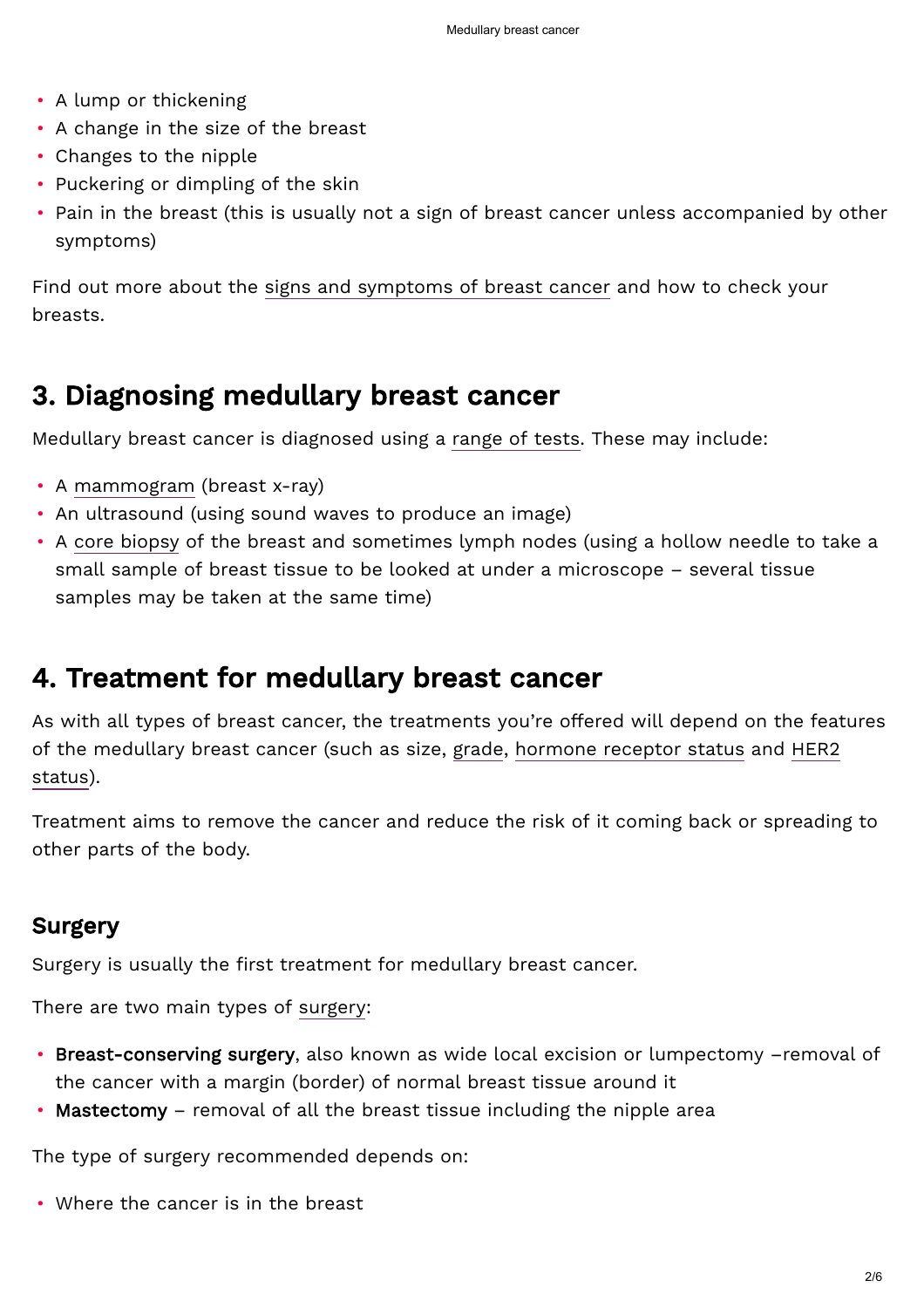- The size of the cancer relative to the size of the breast
- Whether more than one area in the breast is affected

Sometimes more surgery is needed if the margin of normal tissue surrounding the cancer that was removed during the first operation is not clear. This is to ensure all the cancer has been removed. In some cases, this second operation will be a mastectomy.

Most women who have a mastectomy will have the option to have [breast reconstruction.](https://breastcancernow.org/information-support/facing-breast-cancer/living-beyond-breast-cancer/breast-reconstruction)

Some women decide not to have, or are unable to have, breast reconstruction. If you have a mastectomy and don't have reconstruction you can wear an artificial breast form ([prosthesis\)](https://breastcancernow.org/information-support/facing-breast-cancer/living-beyond-breast-cancer/your-body/breast-prosthesis) inside your bra to restore your shape.

Some women choose not to have reconstruction or wear a prosthesis.

#### Surgery to the lymph nodes

Medullary breast cancer is less likely to spread to the lymph nodes (glands) under the arm than other types of breast cancer.

However, your treatment team will want to check if any of the lymph nodes under the arm contain cancer cells. This, along with other information about your breast cancer, helps them decide whether you will benefit from any additional treatment after surgery.

To do this, your surgeon is likely to recommend an operation to remove either some of the lymph nodes (a sentinel lymph node biopsy or sample) or all of them (a lymph node clearance).

## Adjuvant (additional) treatments

After surgery, you may need other treatment and this can include:

- [Radiotherapy](https://breastcancernow.org/information-support/facing-breast-cancer/going-through-breast-cancer-treatment/radiotherapy-primary)
- [Chemotherapy](https://breastcancernow.org/information-support/facing-breast-cancer/going-through-treatment-breast-cancer/chemotherapy)
- [Hormone \(endocrine\) therapy](https://breastcancernow.org/information-support/facing-breast-cancer/going-through-treatment-breast-cancer/hormone-therapy)
- [Targeted \(biological\) therapy](https://breastcancernow.org/information-support/facing-breast-cancer/going-through-treatment-breast-cancer/targeted-therapy)
- [Bisphosphonates](https://breastcancernow.org/information-support/facing-breast-cancer/going-through-breast-cancer-treatment/bisphosphonates)

The aim of these treatments is to reduce the risk of breast cancer returning in the same breast or developing in the opposite breast, or spreading somewhere else in the body.

Some of these treatments may be given before surgery. This is known as neo-adjuvant or primary treatment.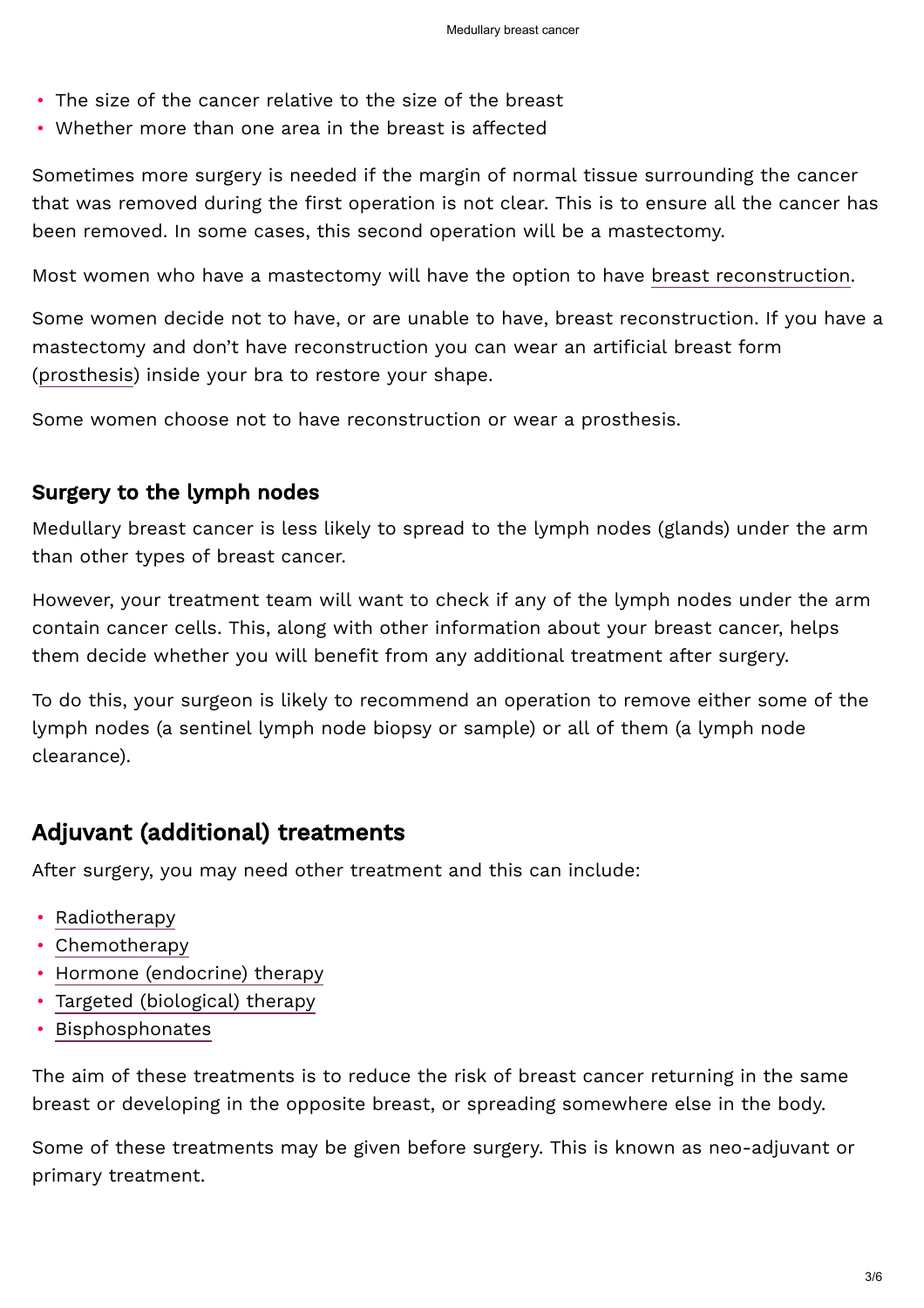#### Radiotherapy

If you have breast-conserving surgery you will usually be offered [radiotherapy](https://breastcancernow.org/information-support/facing-breast-cancer/going-through-breast-cancer-treatment/radiotherapy-primary) to the breast to reduce the risk of the cancer coming back in the same breast.

Radiotherapy is sometimes given to the chest wall after a mastectomy.

#### Chemotherapy

[Chemotherapy](https://breastcancernow.org/information-support/facing-breast-cancer/going-through-treatment-breast-cancer/chemotherapy) destroys cancer cells using anti-cancer drugs. It's given to reduce the risk of breast cancer returning or spreading.

#### Hormone (endocrine) therapy

Some breast cancers use the hormone oestrogen in the body to help them grow. These are known as [oestrogen receptor \(ER\) positive](https://breastcancernow.org/information-support/facing-breast-cancer/diagnosed-breast-cancer/hormone-receptors-breast-cancer) breast cancers.

[Hormone therapies](https://breastcancernow.org/information-support/facing-breast-cancer/going-through-treatment-breast-cancer/hormone-therapy) block or stop the effect of oestrogen on breast cancer cells.

Medullary breast cancers are more likely to be ER negative. If this is the case, hormone therapy will not be of any benefit to you.

If your cancer is ER positive, your treatment team will discuss with you which hormone therapy they think is most suitable.

#### Targeted (biological) therapy

This is a group of drugs that block the growth and spread of cancer.

People with medullary breast cancer do not usually need targeted therapy.

Your treatment team can tell you whether a targeted therapy drug would be suitable for you, based on the features of your cancer.

Find out about [targeted therapies.](https://breastcancernow.org/information-support/facing-breast-cancer/going-through-treatment-breast-cancer/targeted-therapy)

#### Bisphosphonates

[Bisphosphonates](https://breastcancernow.org/information-support/facing-breast-cancer/going-through-breast-cancer-treatment/bisphosphonates) are a group of drugs that can reduce the risk of breast cancer spreading in postmenopausal women.

Your treatment team can tell you if bisphosphonates would be suitable for you.

#### Triple negative breast cancers